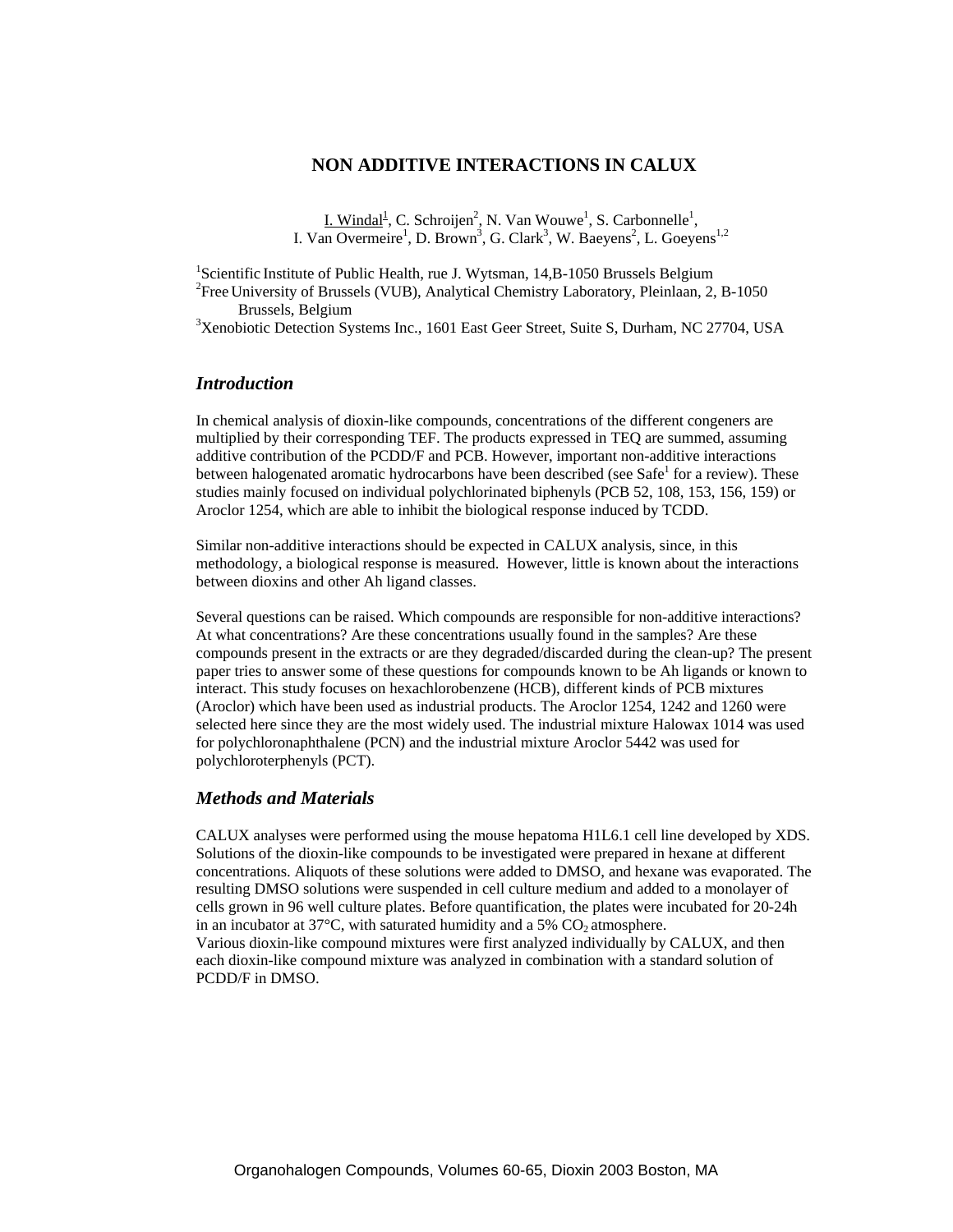# *Results and discussion*

#### Dose-response curves

Dose-response curves, obtained using solutions of the dioxin-like compound mixtures, were used to determine concentrations required for sufficiently high CALUX activity (figure 1). It was not possible to dissolve HCB in DMSO at every concentration tested; crystals were observed with the microscope at the highest concentrations.





#### Principle of additivity

Assuming the principle of additivity is obeyed, one should find that the response of a standard solution of PCDD/F added to the response of a dioxin-like compound solution equals the response to a mixture of the two solutions (standard solution of PCDD/F+ dioxin-like compound solution).

The validity of this hypothesis was checked for some dioxin-like compound mixtures. To simplify the experiments, a standard solution of PCDD/F of constant concentration was used. The solutions of dioxin-like compounds used to establish the dose-response curves were used in combination with the standard solution of PCDD/F. For HCB, lower concentrations were used (for which no response can be detected) to avoid the difficulty of dissolution of the HCB in DMSO.

For a better view, results are calculated and expressed as follow (figure 2 and 3): the response of the standard solution of PCDD/F and the response of dioxin-like compounds solutions were measured separately. The sum of the 2 responses is the expected response, assuming the studied compounds obey the additivity principle. The response of the mixture of both solutions is measured and expressed as the percentage of the expected response. The percentage of the expected value is then plotted versus the concentrations of the dioxin-like compounds solutions (in ng/well).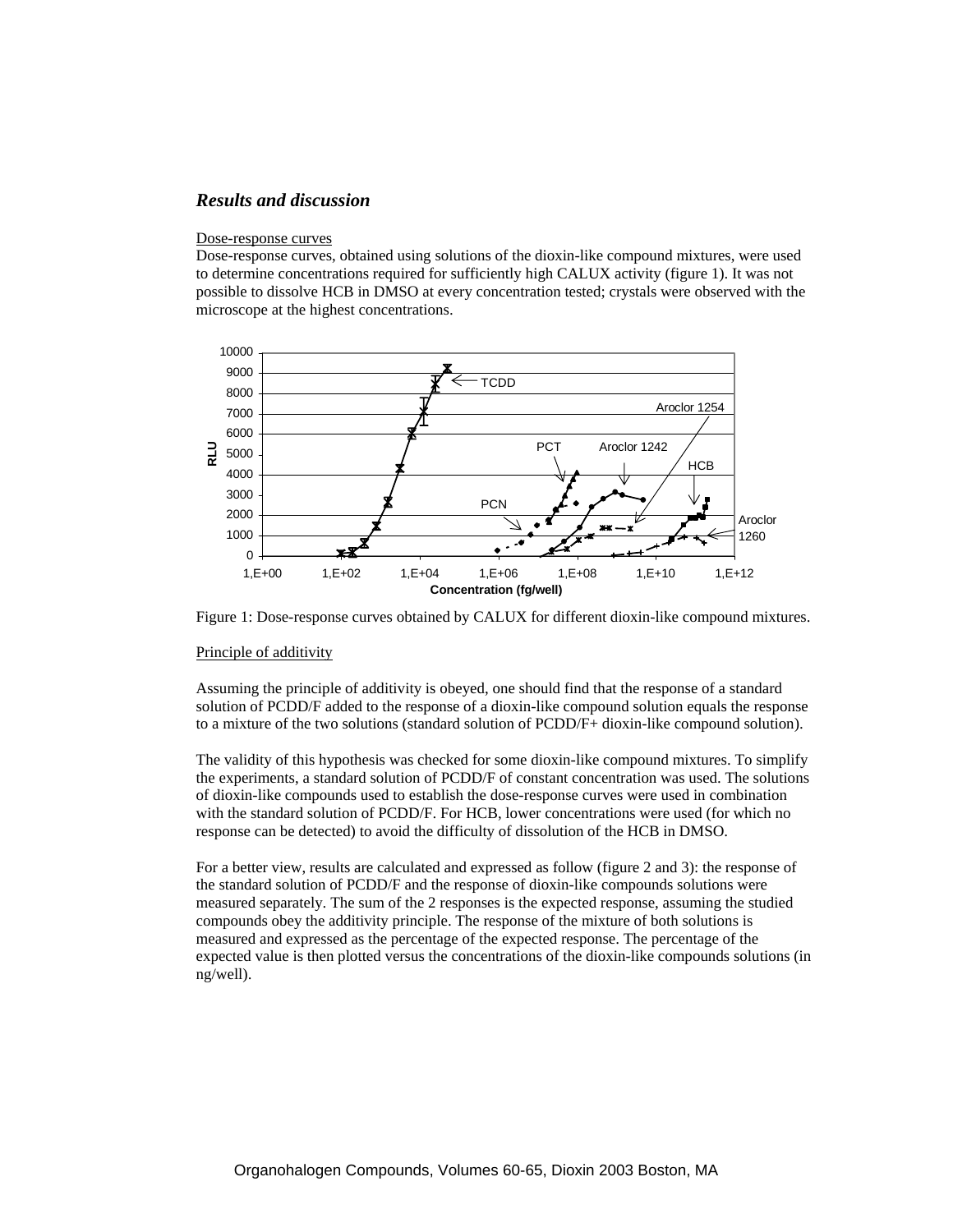

Figure 2: Deviation from additivity for HCB, Aroclor 1242, 1254 or 1260 + PCDD/F



Figure 3: Deviation from additivity for Halowax 1014 or Aroclor 5442 + PCDD/F